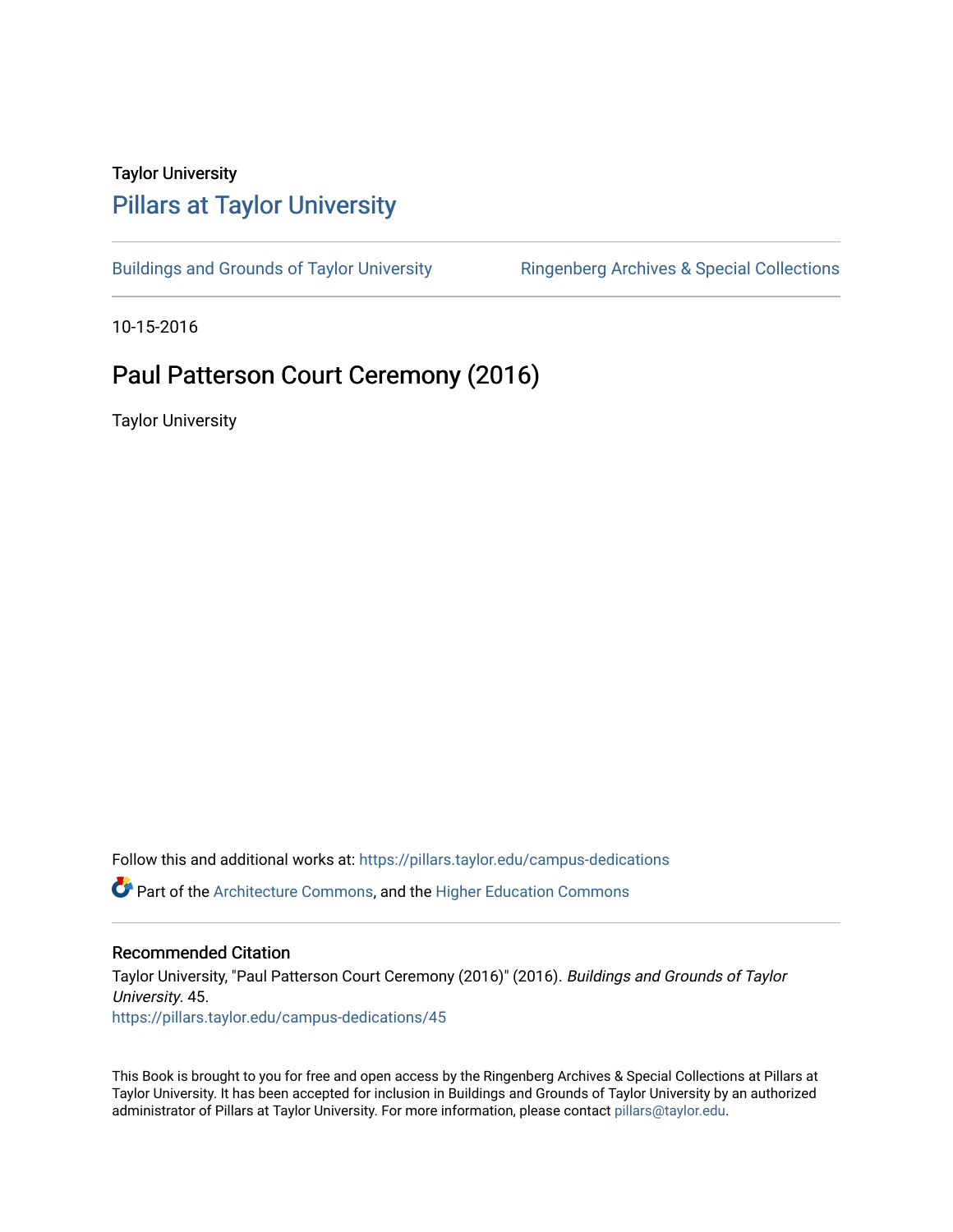## **PAUL PATTERSON**



Patterson ended a Hall-of-Fame 34-year career on the bench with Taytor after the 2012-2013 season, retiring with 734 wins and a .662 winning percentage. During his record-setting career from 1979 through 2013, Patterson guided the Trojans to r5 league championships, t4 trips to the NAIA National Tournament, a pair of Sweet 16 appearances and one NAIA Final Four.

Along the way, Patterson's teams posted z8 winning seasons, won at least 20 games in 23-of-34 campaigns and registered 10-straight years with 25-or-more victories from 1984 through 1994.

As the wins pited up, the honors rolled with Patterson netting <sup>12</sup> Coach-of-the-Year honors including being touted as the NAIA National Coach of the Year in 1991. Patterson also earned a spot in the Hatl of Fames for the NAIA, Taytor University, Hanover College, lndiana Basketball, Grant County and Hammond Sports.

At the close of his career, Patterson ranked second in wins among all active NAIA Division II men's basketball head coaches, 11th among all men's basketball collegiate coaches on any level and tops among all collegiate men's basketball coaches in the state of Indiana.

Patterson coached 24 individuals to NAIA All-American honors and saw each student-athlete who played four seasons for him at TU go on to earn a collegiate degree.

Patterson and his wife, Phytlis, have two children, a son, Shannon '96, and a daughter and son-in-law, Michetle (Patterson '92) and Chris Bombei '92, and two granddaughters.